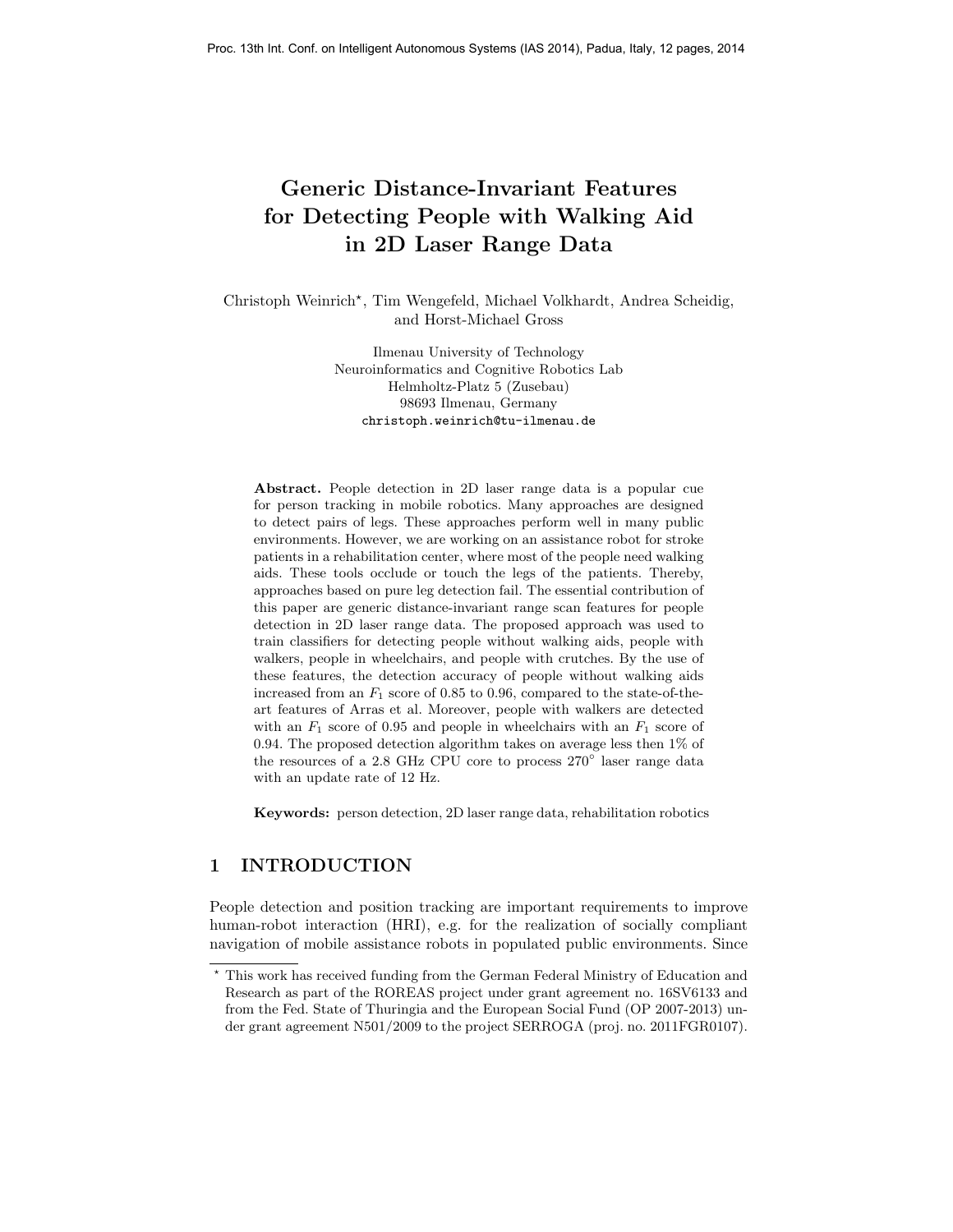many mobile robots are equipped with 2D laser range scanners, this sensor is often used for on-board people detection.

The advantages of laser-based person detection are the sensors' large field of view and the low uncertainties of the hypotheses regarding the distance between person and laser scanner. Still, due to the relatively low amount of data, the computing demand of most laser-based detectors is low as well. This enables high update rates.

However, the information content of laser scans is comparatively low. Most laser scanners perceive just one layer at low altitude over the floor, whereby objects in the environment are sometimes indistinguishable from persons, resulting in false positive detections. Therefore, people tracking is rarely based solely on laser-based detections. Instead, these detections are often complemented by person hypotheses based on other sensors, like cameras.

<span id="page-1-0"></span>

Fig. 1: Laser range scan details of persons (with walking aids). The individual scan segments, which are reflected by the persons or their aids are highlighted alternating in green and red.

Due to the geometrical position of the scanning plane, most detectors are actually leg detectors. However, the operational area of our robot is a rehabilitation center for stroke patients. Many patients need aids for locomotion, like walkers, wheelchairs, or crutches. These tools occlude or touch the legs very often. Therefore, we need a detector which also detects legs in combination with these walking aids. Hence, there are particularly consequences for the features. For instance, features which describe the parameters of circular segments [\[1\]](#page-11-0) are no longer sufficient. Instead, the feature vectors have to be able to describe more complex structures. The proposed features are not designed for the detection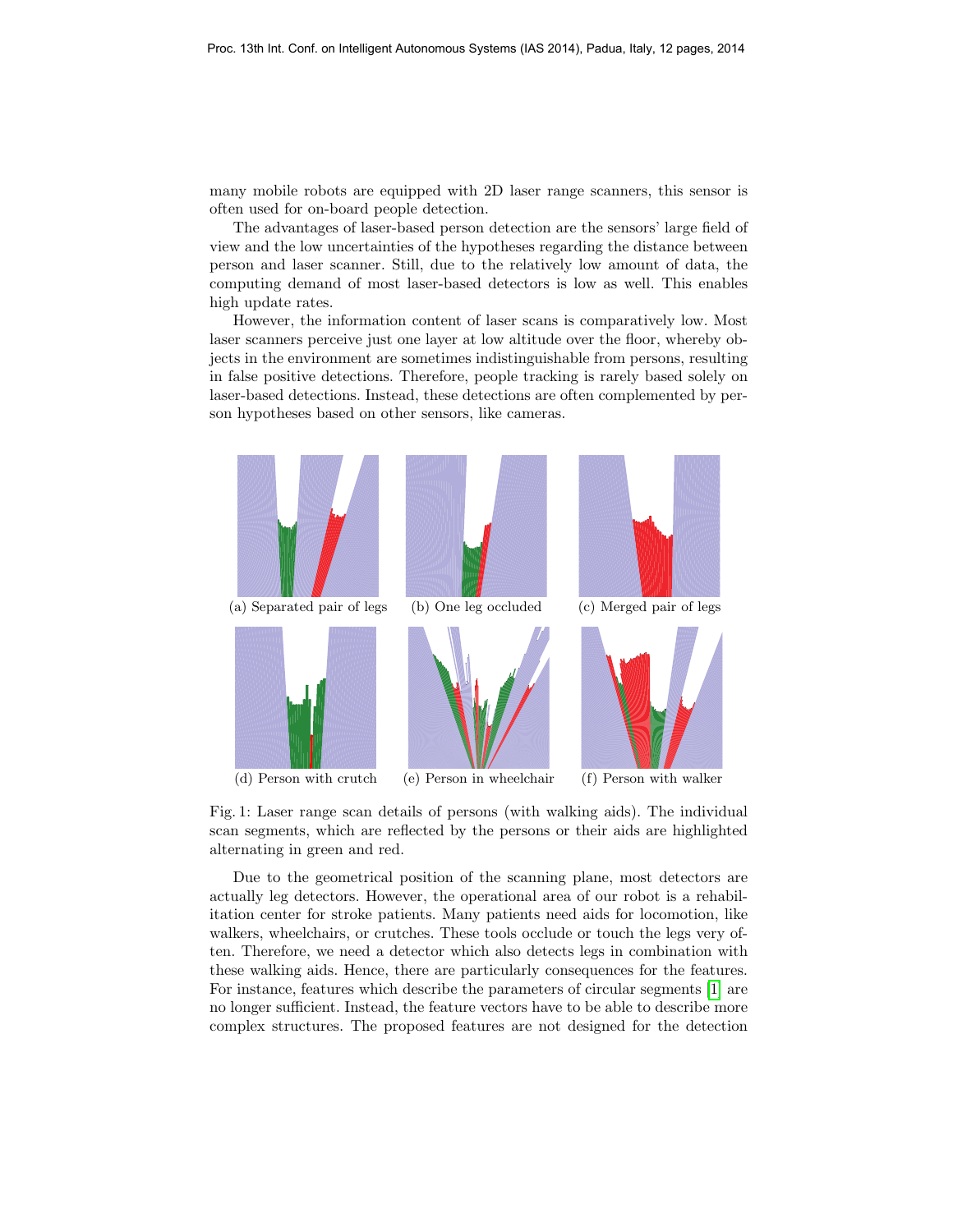of any certain object's specific shape. Instead, the features are tailored to the characteristics of laser scans. Therefore, we defined two requirements for the features:

- 1. Invariant to the distance between laser scanner and perceived object
- 2. Unspecific to the objects to be classified, by maintaining as much information of the laser scan as possible

In the following, it is described, why these requirements conflict and how this conflict is handled by the proposed features. For most sensors, the resolution of a certain object's perception reduces with the object's distance to the sensor. Many detection approaches utilize down-scaling of the sensor data to enable distanceinvariant feature extraction. The goal is to obtain the same feature vector when a certain view of an object is perceived, independent of the distance between sensor and object. For example, many approaches for visual person detection in monocular camera images use Gaussian pyramids to detect potential objects at a-priori unknown distance to the sensor. However, down-scaling reduces the high-frequency information content.

A great advantage of laser range data is the explicitly given distance of a subsegment (for segmentation see Sec. [3.1\)](#page-3-0). Therewith, the known real-world object size and the measured distance can directly be used to determine the perceived size of a potential object to be detected. In the approach proposed here, this is used to perform down-scaling and feature extraction efficiently in one processing step. Furthermore, during this processing step both low-frequency content and higher-frequency content is extracted by the features. The features are designed such that the lower-frequency features are independent of the object's distance and additional information is available in the higher-frequency features for closer objects (while these contain no significant information for distant objects).

The missing specificity of the features to a certain object requires a powerful classifier. Furthermore, due to the high dimensionality of the feature space (including possibly irrelevant dimensions), the training of the classifier should employ feature selection techniques to avoid over-specialization to the training data.

The next section reviews state-of-the-art work, which is related to people detection in 2D laser range data. Thereafter, Sec. [3](#page-3-1) presents our approach, whose innovation are the generic distance-invariant features (GDIF). Sec. [4](#page-6-0) demonstrates the advantages of the GDIF by detailed experiments.

## 2 RELATED WORK

There are various approaches for person detection in 2D laser range data, which work on multiple stationary laser scanners [\[2\]](#page-11-1). However, for our application, only approaches based on laser range scanners on mobile robots are relevant. In [\[1\]](#page-11-0) approaches for leg detection are classified regarding their usage of motion or geometry features. Since approaches based on motion features (like [\[3\]](#page-11-2)), are not able to detect standing or sitting people, these approaches are not sufficient for our application as patients in rehabilitation centers are slowed down in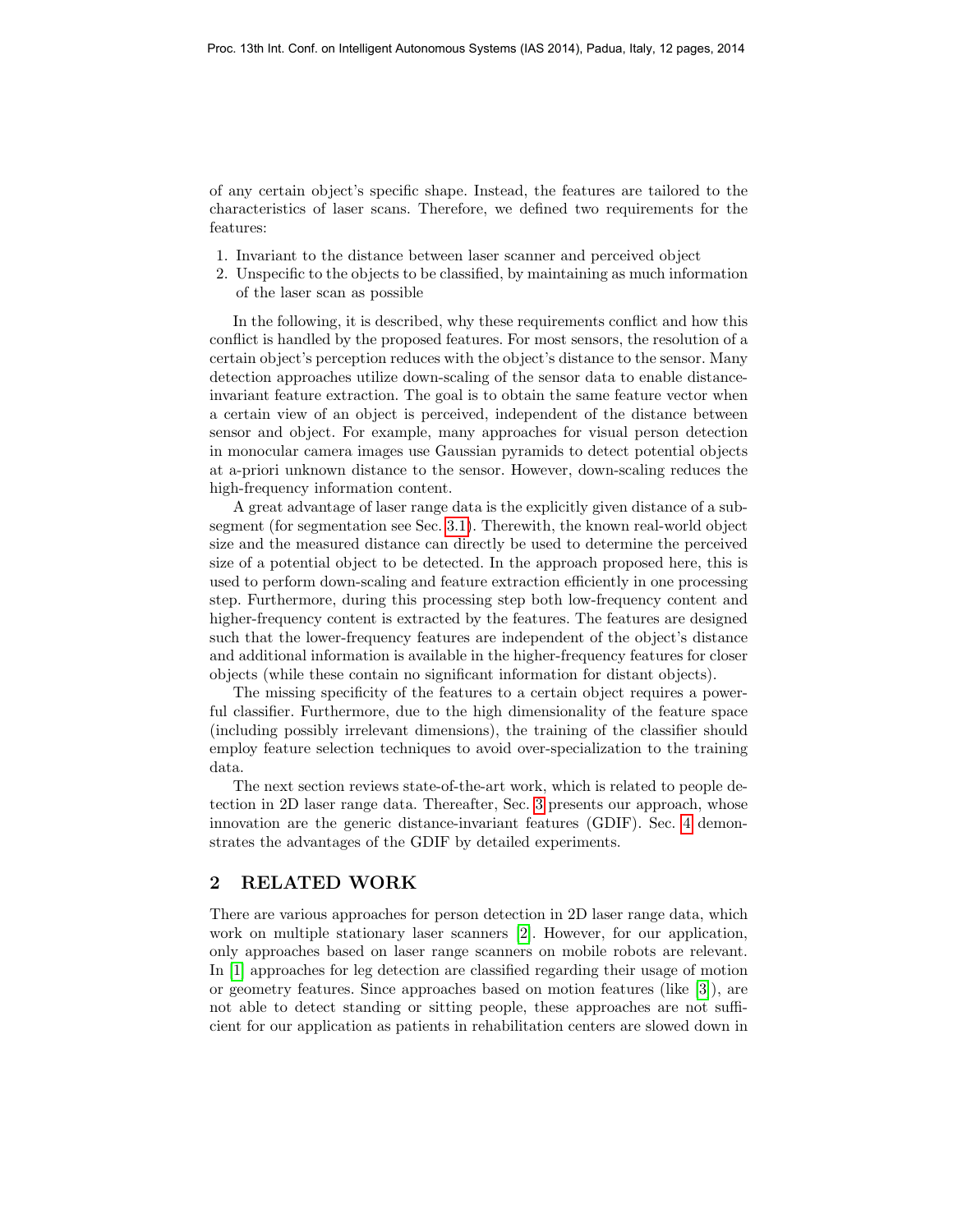their movements and pause often. While those patients need to rest, they are even more vulnerable by a mobile assistance robot due to their limited motion abilities. To show compliant behavior towards these patients, the robot has to robustly detect standing people.

These people are detectable by approaches which are based on geometrical features. In [\[4\]](#page-11-3), a set of thresholds is used to classify sub-segments of range scan data as leg or non-leg. The focus of [\[4\]](#page-11-3) is on person tracking, wherefore laserbased detection is just one cue. In contrast, [\[5\]](#page-11-4) is directly focused on leg detection. The range data is segmented based on jump distances (see Sec. [3.1\)](#page-3-0), and each segment is classified based on thresholds of geometrical features. However, the features are selected by the developer, and the classification thresholds have to be set manually.

In [\[1\]](#page-11-0), the set of geometrical features is extended to 14 geometrical features, which are presumably suitable for leg detection. Then, AdaBoost [\[6\]](#page-11-5) is used for feature selection and classifier training. Since this approach was designed for the detection of legs, these features are relatively specific to legs (circularity, convexity). Therefore, these features are not sufficient for detecting more complex objects as for example wheelchairs or walkers.

In contrast, the generic distance-invariant features proposed in this paper are not designed for the detection of object-specific shapes. Instead, the features are tailored to the characteristics of laser scans. Furthermore, in contrast to [\[1\]](#page-11-0), legs are not detected individually. Instead, our classifier is able to detect (partially occluded or merged) pairs of legs. Thus, the grouping of two individually classified legs to one person hypothesis is unnecessary.

Based on the work of Arras et al., different approaches for multiple 2D range scanners at different height [\[7,](#page-11-6) [8\]](#page-11-7) or 3D range scanners [\[9,](#page-11-8) [10\]](#page-11-9) have been proposed in recent years. However, on our mobile robot only the range data of one height level is perceived. Nevertheless, this approach could be easily extended to multiple layers, as well.

# <span id="page-3-1"></span>3 PEOPLE DETECTION BASED ON GENERIC DISTANCE-INVARIANT FEATURES

The input for the people detection approach is a laser range scan  $R = \{B_1, ..., B_b\}$ , which consists of a set of b beams, whereby each beam  $B_i$  corresponds to a tuple  $(\phi_i, \delta_i)$  of the beam's angle  $\phi_i$  and its measured distance  $\delta_i$ .

Some of the beams  $B_i$  are reflected by persons  $G = \{P_1, P_2, ..., P_p\}$ . Whereby each person  $P_i$  corresponds to a tuple  $(x_i, y_i)$  of the person's center position relative to the laser's coordinate system. Goal of this approach is to detect all people positions G.

## <span id="page-3-0"></span>3.1 Segmentation of 2D Range Data

Like in [\[1\]](#page-11-0), in our approach the beams in the scan R are split into subsets of beams (see Fig. [2\)](#page-4-0). Therefore the jump distance is applied. The first beam's  $B_1$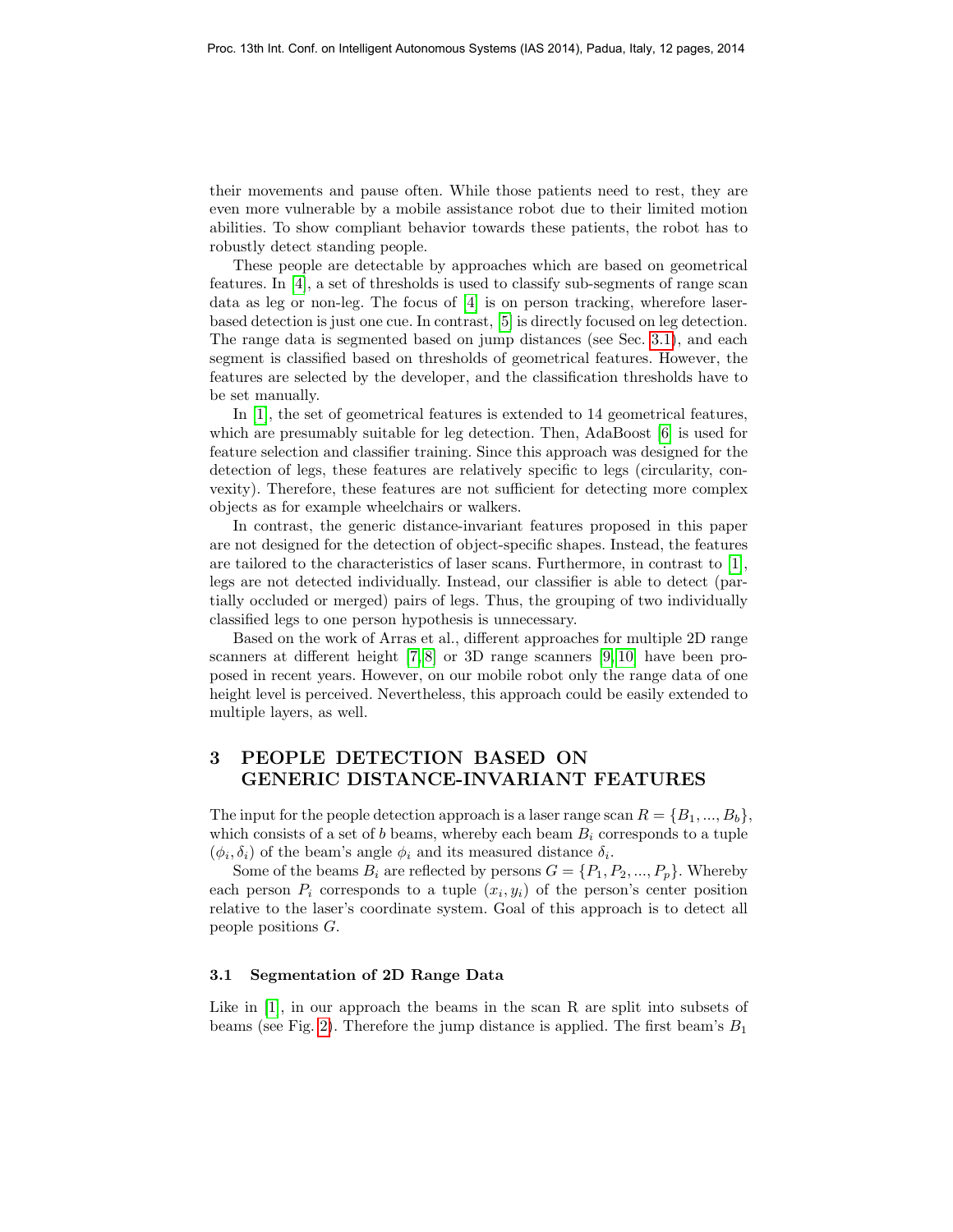<span id="page-4-0"></span>

Fig. 2: Schematic illustration showing a range scan of a small room with two persons at different distances from the laser. The jump distance, the decision criterion for defining an new segment, between beam  $B_{41}$  and its former beam is exemplarily shown in red. The first beam  $B_{S_i,1}$  of each found segment  $S_j$  is highlighted as a colored dot. Although each of these beams is used as origin point for the subsequent feature extraction, only these feature extraction areas are shown in green and orange, whose feature vectors shall be classified as person.

index is inserted in a new segment  $S_1$ . Iterating over the range scan R from beam  $B_2$  to beam  $B_b$ , a new subset is initialized with the beam index i if the difference of the measurements  $|\delta_i - \delta_{i-1}|$  of beam  $B_i$  to its former beam  $B_{i-1}$ is above a certain threshold  $\Delta$ . Otherwise, the beam index i is added to the current subset. The output of the partitioning procedure is an ordered sequence  $P = \{S_1, S_2, ..., S_s\}$  of segments such that  $\bigcup_i S_i = \{1, ..., b\}.$ 

However, in contrast to [\[1\]](#page-11-0), the feature extraction is not limited to the beams of the individual segments  $S_i$ . Instead, the aim is to extract features of the complete object, even if the object is segmented into several adjacent segments.

Assuming, that the jump distance between background and a person is above the threshold  $\Delta$ , the first beam  $B_{S_j,1}$  of each segment  $S_j$  is used as point of origin for the feature extraction. As shown in the next section, the area considered in the feature extraction is based on these points and the objects' maximal Euclidean width, independent of the segments' size.

In [\[1\]](#page-11-0) the jump distance threshold  $\Delta$  influences the size of the range scan details to be classified, possibly leading to over-segmentation. To counter this effect, in [\[11\]](#page-11-10) Delaunay triangulation is used to generally merge segments whose centers are close. Note, that in the proposed approach only the positions for reference points are determined by  $\Delta$ , while the range is predefined according to the real-world size of the interesting objects (e.g. persons or aids). Thus, reducing  $\Delta$  just increases the number of classifications and therewith the calculation effort, without risking over-segmentation of objects.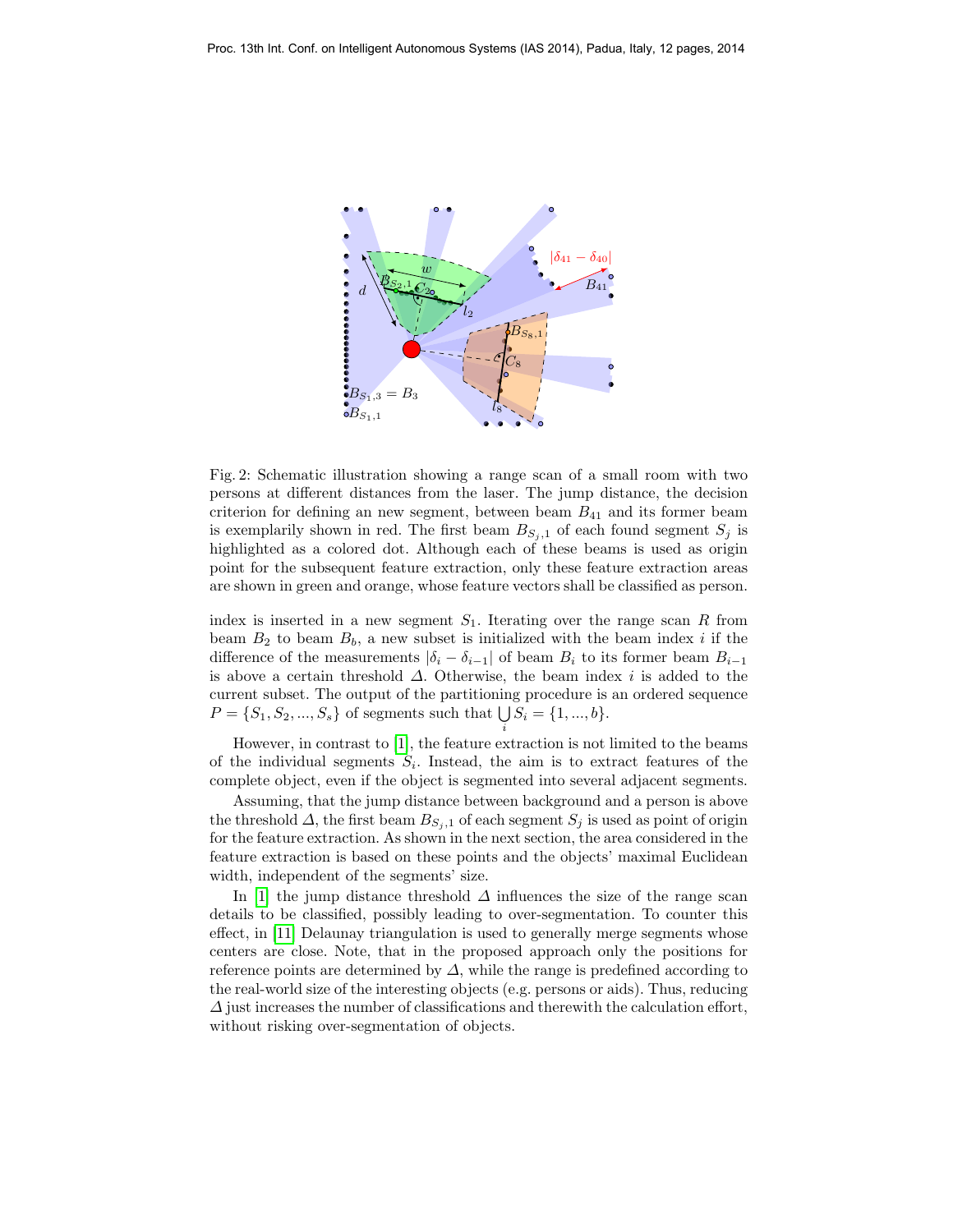#### 3.2 Feature Extraction

<span id="page-5-0"></span>

Fig. 3: Visualization of range scan details of Fig. [2,](#page-4-0) which show the feature extraction areas of a person standing nearby the robot (a) and a more distant standing person (b). Exemplary, the extracted average distances to the base line for  $n = 8$  line segments are visualized as bar histogram (c),(d).

After segmentation, each remaining origin point  $B_{S_i,1}$  is used as starting point for a baseline  $l_i$  of fixed width w, which is orthogonal to the line between the baseline's center  $C_j$  and the sensor (Fig. [2](#page-4-0) and Fig. [3\)](#page-5-0). This baseline  $l_j$  is divided into  $n$  line segments of equal length. Each line segment covers a certain range of the laser beams. Simple features  $f_j$  are extracted from all these beams based on their distances between the beams' actual reflection points and their intersections with the baseline. Note, that these distances are clipped to a fixed range of  $\left[-\frac{d}{2},\frac{d}{2}\right]$  before the features are extracted. This clipping is performed to reduce the influence of the distance between the objects to be detected and background. Therewith, the extraction areas result from the origin points  $B_{S_{i,1}}$ , the fixed width  $w$  and the fixed depth  $d$ . Consequently, the extraction area parameters w and  $\frac{d}{2}$  should be above the maximum extension of the objects to detect. So far, as features we use the average distance, the minimum distance and the maximum distance. Further features, like variance etc., may be supplemented in future. The number of beams per line segment depends on the baseline's distance to the sensor. If there is less than one beam per line segment, the adjacent beams are interpolated. Note, that features like the minimum, maximum, variance etc. do not add any significant information to the average distance, if only one beam is covered by a line segment. These proposed features are characterized by low computing effort.

#### 3.3 Classification

The dimensionality of the feature space  $F$  is determined by the product of line segments n and the number of extracted features. Discrete AdaBoost  $[6]$  is used for classification of the feature space by the classification function  $h : F \rightarrow$  $\{0,1\}$  into person  $(1)$  and non-person  $(0)$ . However, in contrast to  $[1]$  each weak classifier is a binary decision tree [\[12\]](#page-11-11).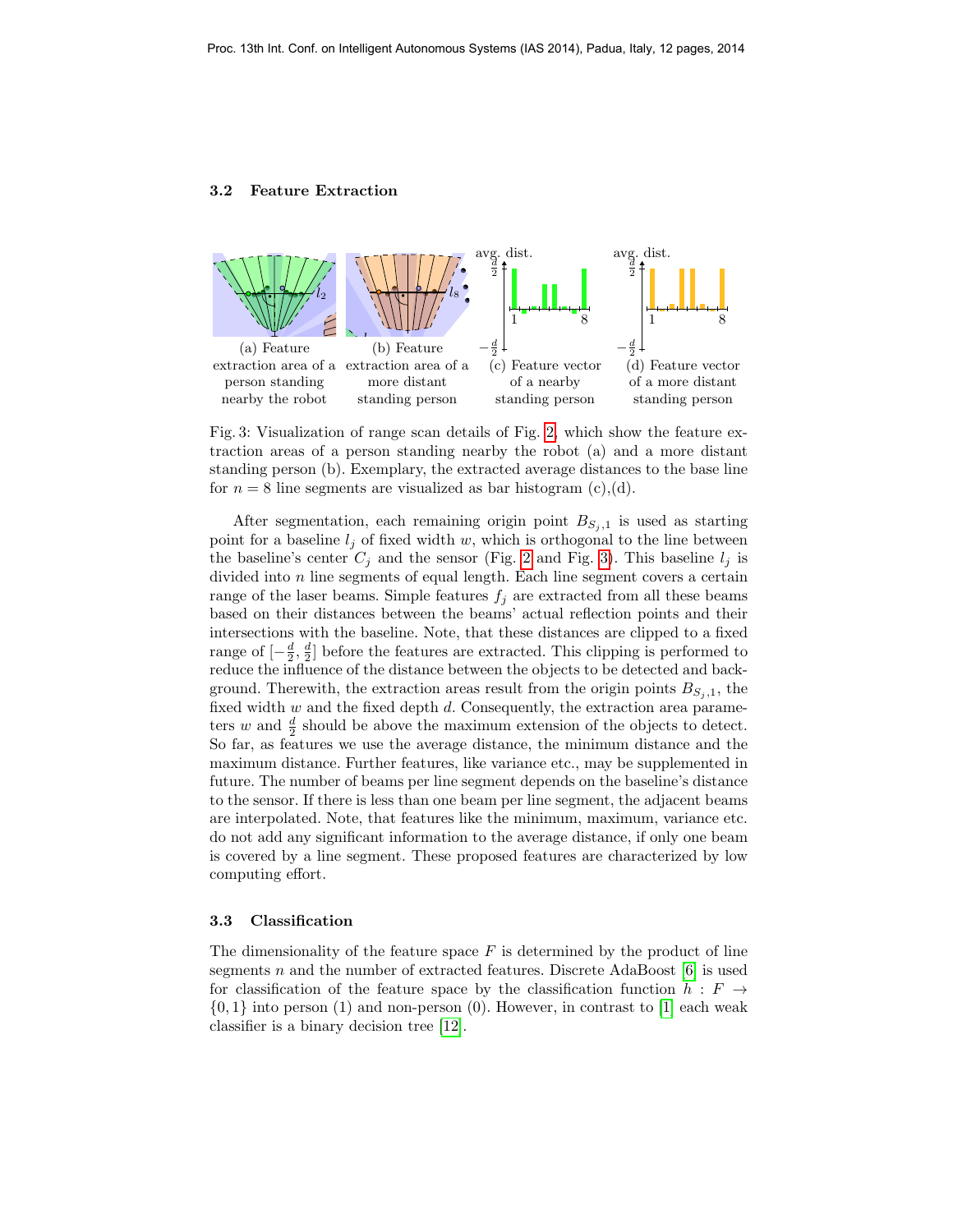### 3.4 Hypotheses Generation

After a feature vector is classified as a person (possibly with walking aid), the center of the base line  $C_j$  is used as the 2D position for the person hypotheses. The result of the proposed approach are the detected person hypotheses  $G'$  =  ${C_i | h(f_i) = 1}.$ 

## <span id="page-6-0"></span>4 EXPERIMENTS

## 4.1 Data Sets

To benchmark the proposed approach, our algorithm and selected reference methods have been evaluated on three data sets:

- [1](#page-6-1). **SPINELLO:** The data set of  $[11]$ <sup>1</sup> is used to evaluate the proposed approach on a publicly available benchmark data set.
- 2. HOME: We captured the HOME data set within living areas of an assisted living facility of the AWO - Arbeiterwohlfahrt Bundesverband e.V. (German Workers' Welfare Federal Association).
- 3. REHA: We captured the REHA data set in the corridors of a rehabilitation center for stroke patients.

All data has been captured by laser range scanners (SICK S300) with an angular resolution of 0.5◦ . A substantial difference of SPINELLO to our own data sets<sup>[2](#page-6-2)</sup> is, that the SPINELLO data is recorded by a static laser scanner. Thereby, there is only little variance in the background and the background of training and test data is the same. In contrast, the background of the HOME data set is diversely structured, and different rooms are used for the training and testing data set. Furthermore, the recording of background data in the HOME and REHA environment was paused, when the robot stopped. Thereby, no background view is recorded several times. The challenge of the REHA data set is, that it contains people with walking aids, whose detection was the motivation for this work.

For clarification of the detection task, Fig. [1](#page-1-0) shows six range scan details from the REHA data set. The scan details in the top row show three different segmentation cases of pairs of legs. Regarding the segmentation, a pair of legs can result in two different segments, which allows a good description of the segments by circle features. However, one leg can be occluded by the other leg, and legs can even be merged to one segment. The bottom row shows different views of a person with a crutch, a wheelchair, and walker.

A summary of the essential characteristics of the data sets is shown in Table [1.](#page-7-0) This table shows the proportion of merged and occluded legs as well. Note, that a smaller robot is used in the HOME environment. This is why the HOME data set is recorded by a laser range scanner in a height of 23 cm above the

<span id="page-6-1"></span><sup>&</sup>lt;sup>1</sup> <http://www.informatik.uni-freiburg.de/~spinello/people2D.html>

<span id="page-6-2"></span> $^2$  <https://www.tu-ilmenau.de/neurob/team/weinrich/>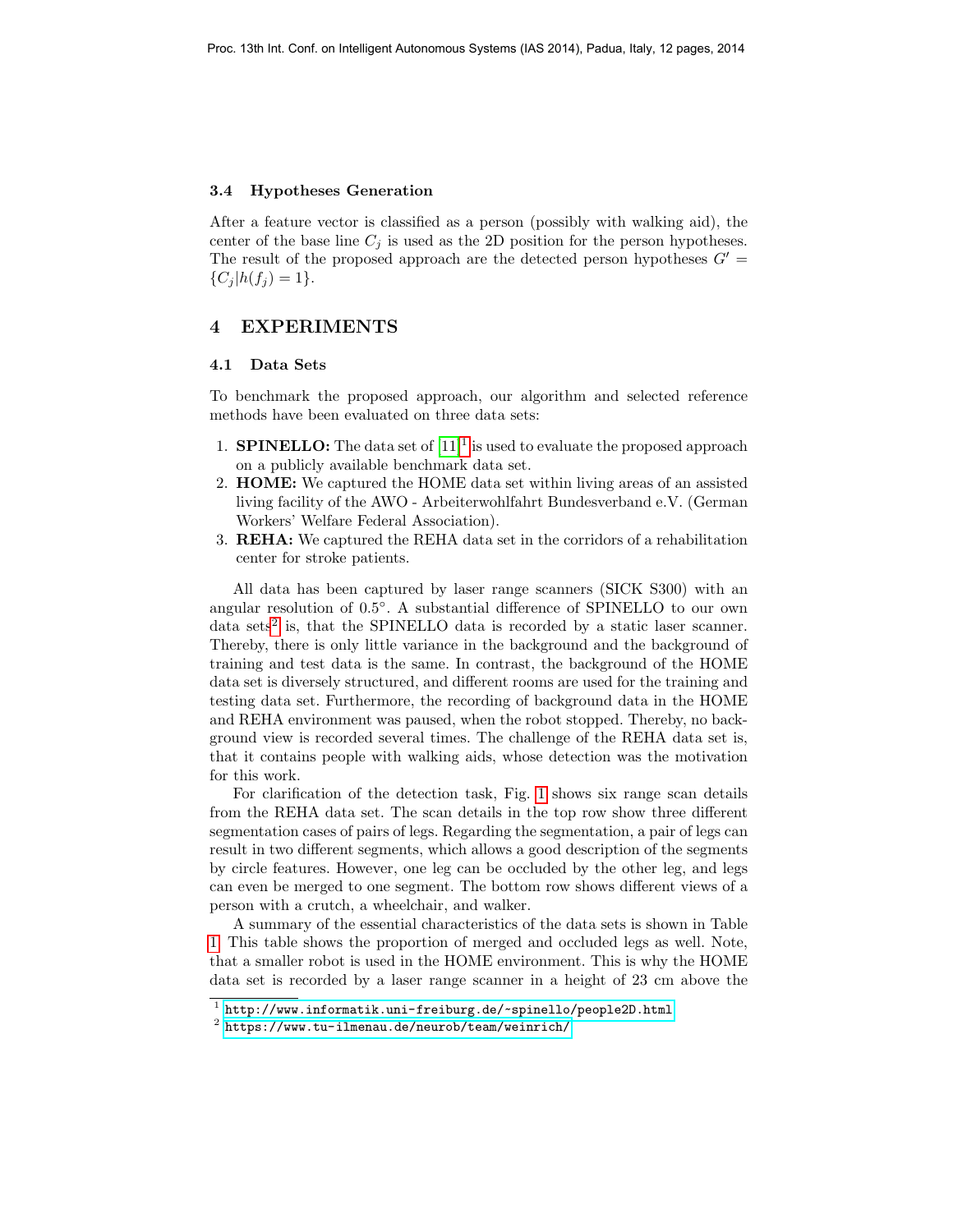ground and the REHA data set in a height of 40 cm. The proportion of merged or occluded legs increases with the height of the laser scanner above the floor, because when people take a step, the distance of the legs decreases from the feet to the hip. The test data set of the HOME environment covers 1,250 range scans without persons and 1,250 range scans with legs. The REHA test data comprises 5,000 range scans, because additionally 1,250 range scans with walkers and 1,250 range scans with wheelchairs are included.

<span id="page-7-0"></span>

|                                           | <b>SPINELLO</b>       | <b>HOME</b>    | REHA                                        |
|-------------------------------------------|-----------------------|----------------|---------------------------------------------|
| Laser range finder field<br>of view       | $180^\circ$           | $270^\circ$    | $270^\circ$                                 |
| Laser range finder<br>angular resolution  | $0.5^\circ$           | $0.5^\circ$    | $0.5^\circ$                                 |
| Laser range finder<br>height above ground | ?                     | 23cm           | 40cm                                        |
| Recorded range scans                      | 38,994                | 24,249         | 30,582                                      |
| Test data range scans                     | 19,497 (50%)          |                | $2,500 \ (\sim 10\%) \ 5,000 \ (\sim 16\%)$ |
| Persons without<br>walking aids           | just beams<br>labeled | 18,022         | 13,503                                      |
| Clearly separated legs                    | ?                     | 10,570(59%)    | 4,790(35%)                                  |
| Occluded legs                             | ?                     | 3,092(17%)     | 3,769 $(28%)$                               |
| Merged legs                               | ?                     | 4,360 $(24\%)$ | 4,944 (37%)                                 |
| Persons with<br>wheelchairs               | 0                     | $\mathbf{0}$   | 5,093                                       |
| Persons with walkers                      | $\mathbf{0}$          |                | 4,219                                       |

# Table 1: Data sets

### 4.2 Detectors

To evaluate our proposed approach, we tested our features against two alternative feature spaces in combination with three different classifiers, resulting in overall nine different approaches. The tested feature extractors are:

- 1. ARRAS: Our own reimplementation of the features of [\[1\]](#page-11-0).
- 2. **SPINELLO:** The open source implementation<sup>1</sup> of features of [\[11\]](#page-11-10).
- 3. GDIF: The proposed generic distance-invariant features.

The classifiers are:

- 1. 10-1: An AdaBoost classifier, which combines 10 weak classifiers. Each weak classifier is a stump.
- 2. 50-1: Like 10-1, but combining 50 weak classifiers.
- 3. 50-10: An AdaBoost classifier, which combines 50 weak classifiers, whereby each classifier is a decision tree with a maximal depth of ten.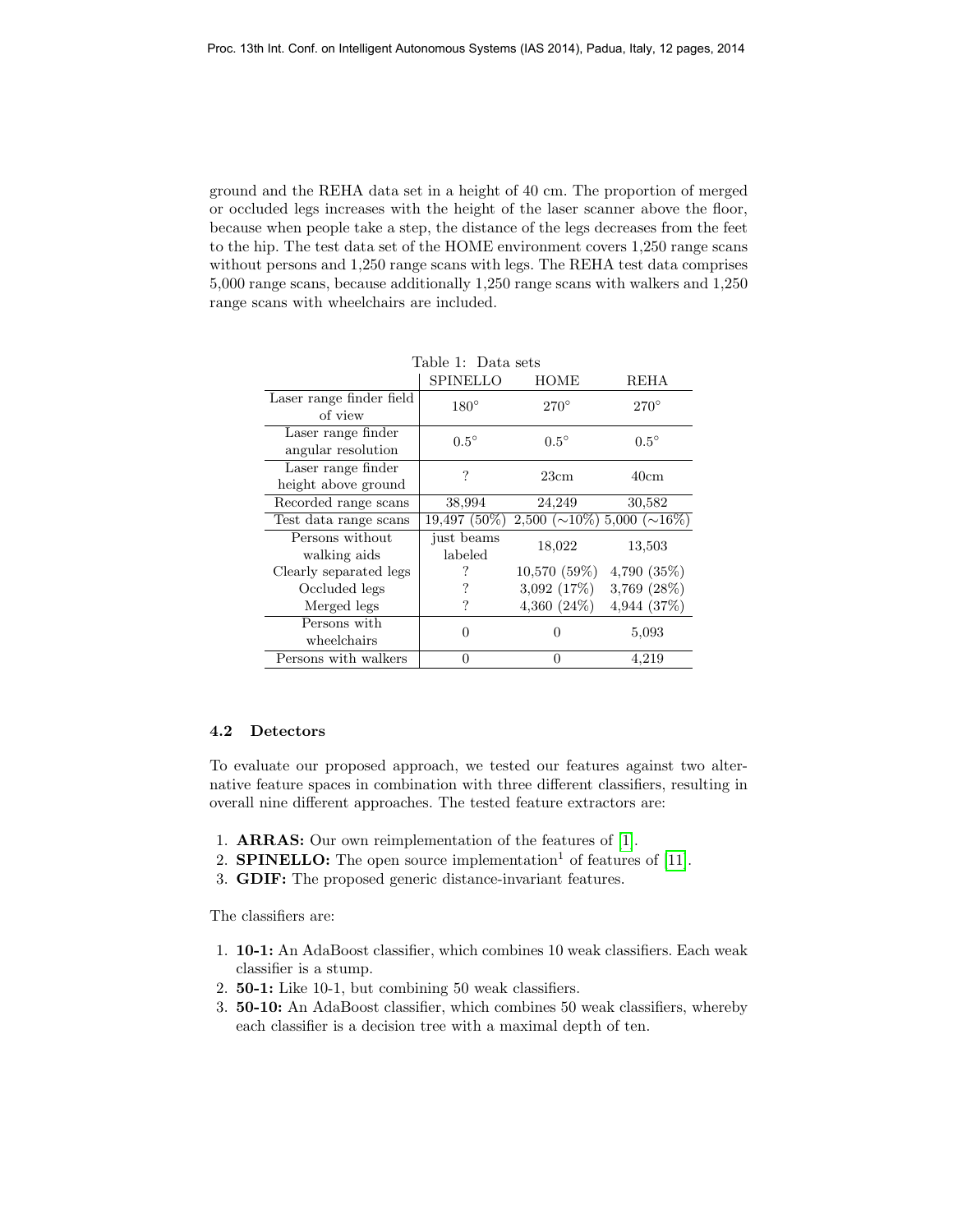In the following, the combination of feature extractor and classifier are named by concatenation of both specifiers. Accordingly, ARRAS-10-1 specifies the approach in [\[1\]](#page-11-0), SPINELLO-50-1 is similar to the approach in [\[11\]](#page-11-10), and GDIF-50-10 the proposed approach of this work.

For all the detectors the same jump distance  $\Delta = 0.1m$  is used. For the proposed features (GDIF) the baselines  $l_i$  have a width of  $w = 1.0m$  and the clipping distance is set to  $d = 3.0m$ . The baselines are divided into  $n = 15$  line segments of approx. 6.7cm.

#### 4.3 Detection Quality

In the first experiment, we tested the benchmark approaches on the SPINELLO data set. For evaluation of this data set, we used the same evaluation measure like in [\[11\]](#page-11-10). In the ground truth data, each beam is labeled as person or background, depending on what reflected the beam. Therefore, after the segments are classified as person or non-person, the actual evaluation is based on the individual beams, which belong to these segments.

The precision-recall curves, generated by variation of the AdaBoost classification threshold  $\theta$ , are shown in Fig. [4.](#page-8-0) As stated by Spinello et al., this data set is relatively simple and the background does not change. This is the reason, why the classifier 50-10 is able to classify this data set almost perfectly, independent of the applied feature extractor, and therefore these curves are not plotted. The plotted curves confirm, that the ARRAS and SPINELLO features show similar performance, and the GDIF outperform both of them. Furthermore, the use of 50 weak classifiers increases the detection rate compared to the use of ten weak classifiers.

<span id="page-8-0"></span>

Fig. 4: Precision-recall curve for different combinations of feature extractors and classifiers for laser beam classification on SPINELLO data set.

The next experiment was performed on the HOME data set. In contrast to the first data set, we were not interested in the classification of beams, but in the detection of persons. Therefore, the evaluation is based on actual person detections. For the GDIF approaches, the minimum distance of the detected persons'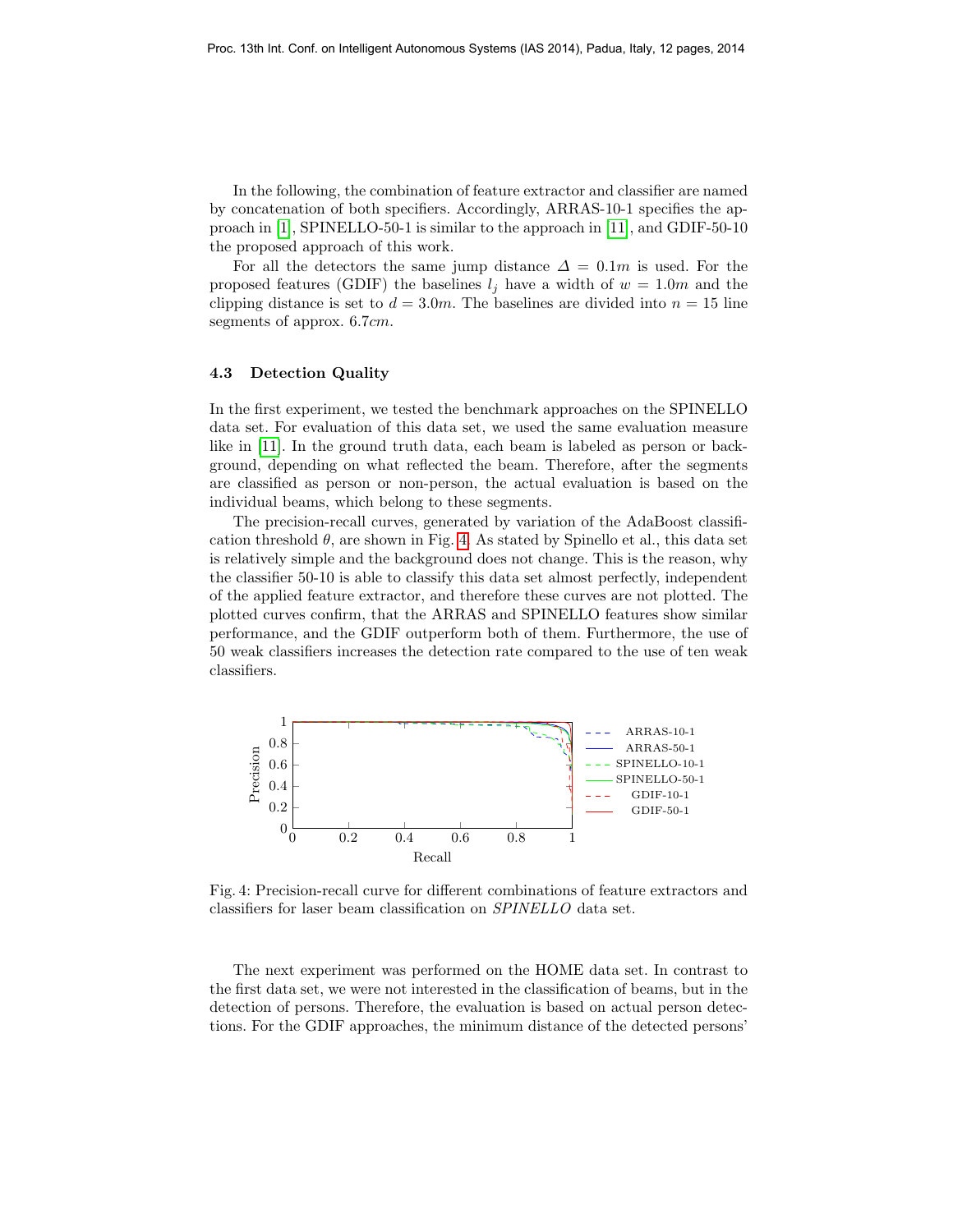center positions  $C_i$  to the present persons are calculated. If the minimum distance is below 0.7 m, this is a true positive. If the closest person is further away, this is a false positive. For the ARRAS and SPINELLO approaches, an additional grouping of individually detected legs to pairs of legs is necessary. If two positively classified segment centers are closer than 0.8 m, this results in one person hypothesis at the central point between the segments' center points. If a segment is classified positively without a second positively classified segment nearby, the segment's center point is directly treated as person hypothesis. If a positively classified segment can be assigned to multiple positively classified segments, the assignment of segments is optimized applying the Hungarian method [\[13\]](#page-11-12). The precision-recall curves of this experiment are shown in Fig. [5a.](#page-9-0) They show, that the GDIF outperform the ARRAS and SPINELLO features again. To provide a single measure of quality of a detector  $D$ , we use the maximum  $F_1$  score over the detector's AdaBoost threshold  $\theta$ :

$$
\max_{\theta} F_1 = \max_{\theta} 2 \cdot \frac{\text{precision}(D_{\theta}) \cdot \text{recall}(D_{\theta})}{\text{precision}(D_{\theta}) + \text{recall}(D_{\theta})}
$$
(1)

The best  $F_1$  score for the ARRAS features is 0.90, while it is 0.97 for the GDIF.

<span id="page-9-0"></span>

Fig. 5: Precision-recall curve for different combinations of feature extractors and classifiers for detection of persons without walking aids on our HOME and REHA data set.

The next three experiments are performed on the REHA data set. Like Fig. [5a,](#page-9-0) Fig. [5b](#page-9-0) shows, that the performance of the GDIF is better than the performance of the ARRAS or SPINELLO features for the detection of person without walking aids. The best  $F_1$  score for the ARRAS features on the REHA data set is 0.85, and for the GDIF it is 0.96.

Fig. [6a](#page-10-0) shows the detection performance of people with walkers. The best  $F_1$ score for the ARRAS features is 0.83, and for the GDIF it is 0.95. The reason for this behavior is, the ARRAS features are designed for the detection of legs and the person's legs are mostly occluded by the walkers.

Finally, the detection performance for people in wheelchairs is shown in Fig. [6b.](#page-10-0) The best  $F_1$  score for the ARRAS features is 0.82 and for the GDIF it is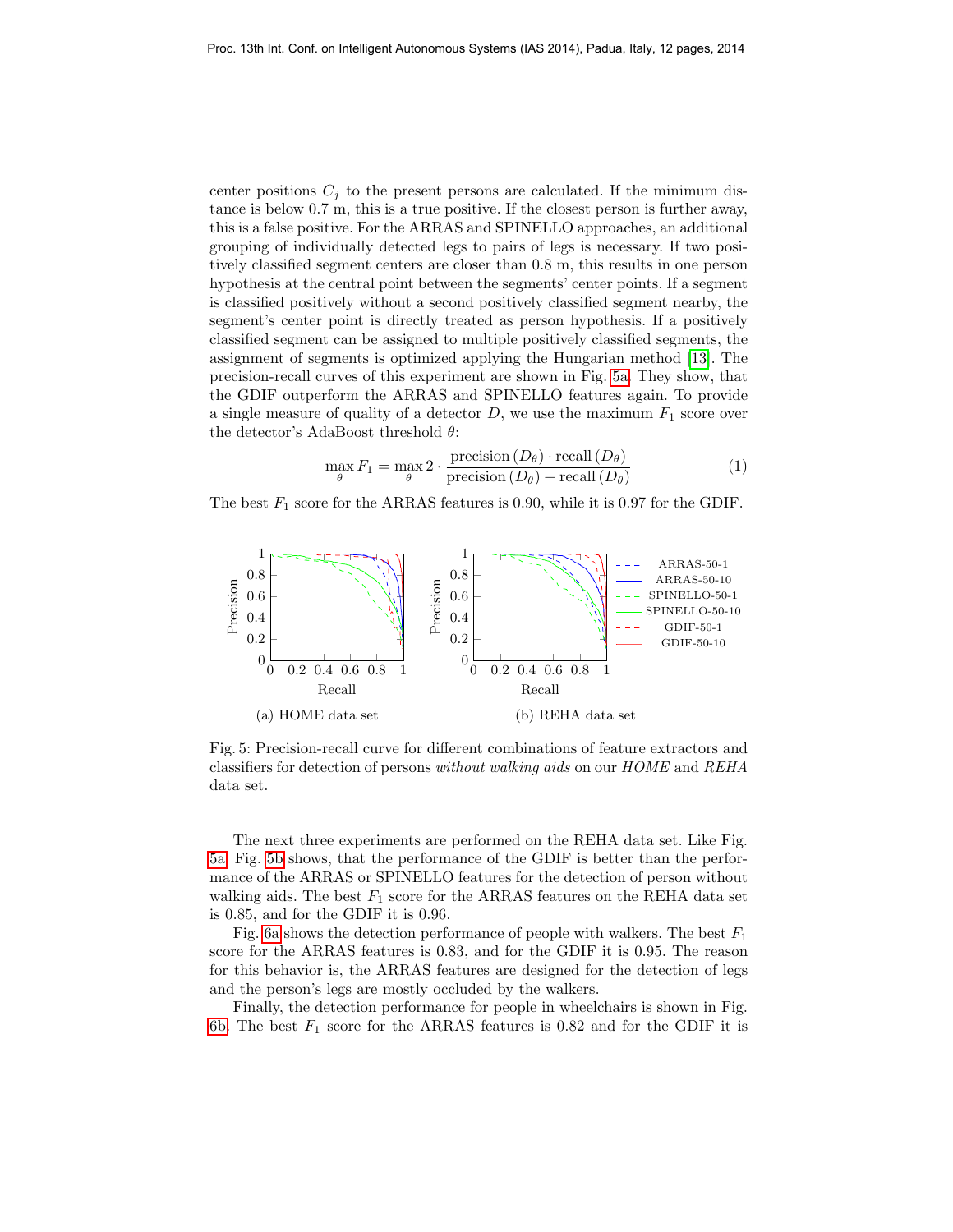<span id="page-10-0"></span>

Fig. 6: Precision-recall curve for different combinations of feature extractors and classifiers for detection of persons with walkers and wheelchairs on our REHA data set.

0.94. Compared to the detection of people without walking aids or people with walkers, the performance of the ARRAS features reduced significantly. This is probably, because of the complex structure of the wheelchairs, whose information content is reduced greatly by these features.

## 4.4 Computing Effort

Next to the detection quality of the features in combination with the classifiers, the computing effort is relevant for robotic application. The average number of CPU cycles of our reimplementation for the extraction of the ARRAS features is  $180 \cdot 10^3$  (the open source implementation of the SPINELLO features is even slower) and for the GDIF it is  $65 \cdot 10^3$ . Thus, the extraction of the proposed features takes just 36% of the time. The complete person detection on a 270° laser range scan according to the proposed approach GDIF-50-10 takes on average  $2.224 \cdot 10^3$  cycles which are 0.79 ms on a 2.8 GHz CPU. This corresponds to a maximum detection rate of more than 1.2 kHz on a machine doing person detection only. Accordingly, for a laser range scanner with 12 Hz update rate, the proposed detection algorithm takes less than 1% of one 2.8 GHz CPU core.

## 5 CONCLUSIONS AND FUTURE WORK

This work presents an approach for detecting people in range scan data even when they use walking aids which occlude their legs. Therefore, generic distanceinvariant features are proposed. These features are unspecific to the objects to be detected, and the features' extraction area is not dependent on any segmentation algorithm. A jump distance-based segmentation of the range scan is just applied to identify origin points for feature extraction. The dimensions of the extraction area are based on the proportion of the objects to be detected. Using this features, the leg detection quality increased from an  $F_1$  score of 0.85 to 0.96 compared to the features of [\[1\]](#page-11-0). Since the extracted features are really simply